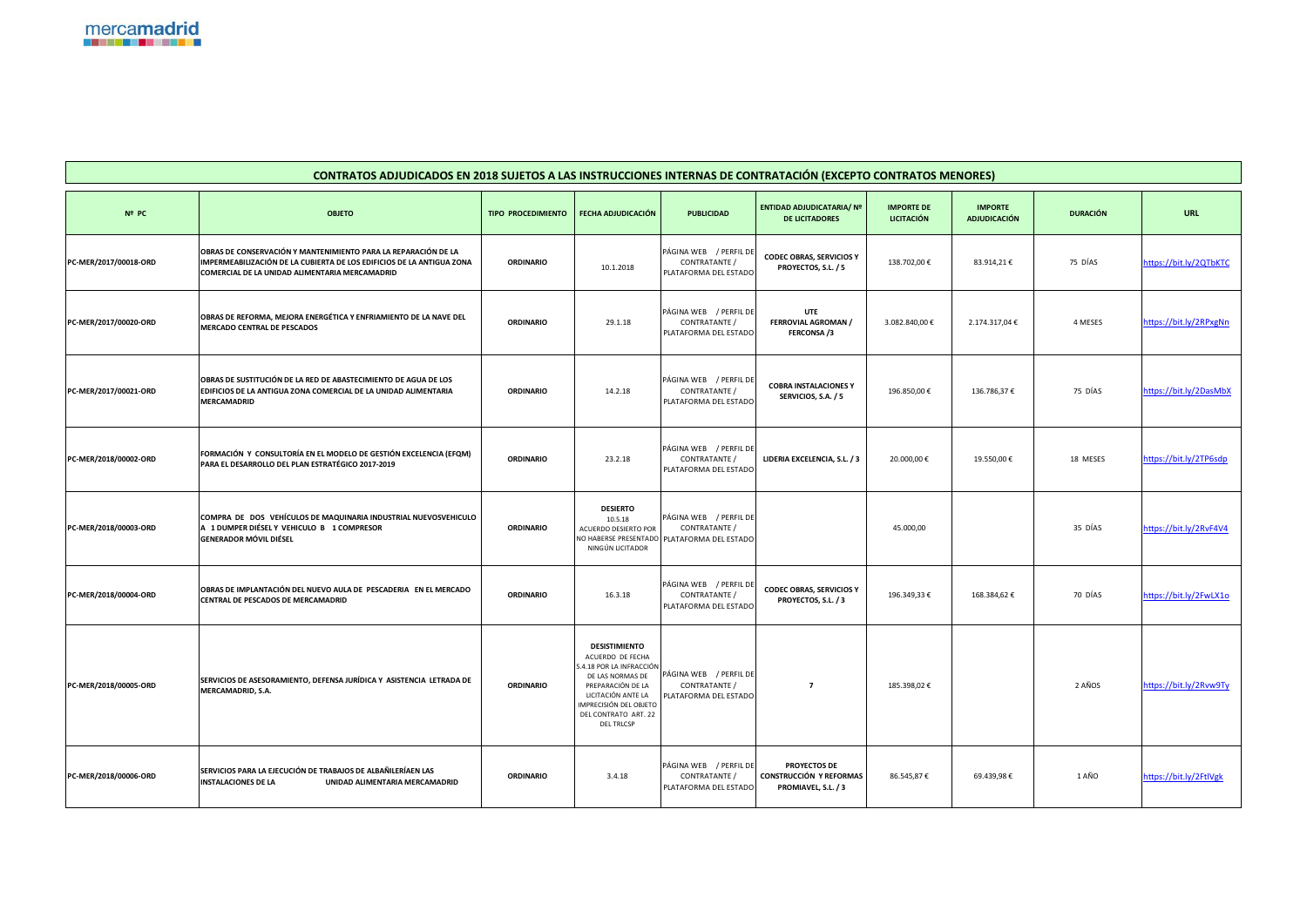

## **Nº PC OBJETO TIPO PROCEDIMIENTO FECHA ADJUDICACIÓN PUBLICIDAD PC-MER/2018/00007-ORD GESTIÓN INTEGRAL DE LOS SUBPRODUCTOS DE PESCADO NO DESTINADOS A CONSUMO HUMANO GENERADOS EN EL MERCADO CENTRAL DE PESCADOS DE LA UNIDAD ALIMENTARIA MERCAMADRID ORDINARIO** 12.4.18 PÁGIN PLATAF **PC-MER/2018/00008-ORD OBRAS DE ADECUACIÓN DE INSTALACIONES GENERALES Y RENOVACIÓN DE LA IMAGEN EXTERIOR DE LA NAVE DE POLIVALENCIA DE MERCAMADRID ORDINARIO** 28.6.18 PÁGIN  $C$ PLATAF **PC-MER/2018/00009-ORD SERVICIOS PARA EL DISEÑO Y EJECUCION DE UNA CAMPAÑA DE COMUNICACIÓN AMBIENTAL DIRIGIDA A LOS OPERADORES Y USUARIOS DEL MERCADO CENTRAL DE FRUTAS Y HORTALIZAS, DE LA NAVE PLÁTANOS, DE LA NAVE I Y DE LA ECOÁREA DE LA UNIDAD ALIMENTARIA MERCAMADRID ORDINARIO** 6.6.18 PÁGIN  $C$ PLATA **PC-MER/2018/00010-ORD ASESORAMIENTO, DEFENSA JURÍDICA Y ASISTENCIA LETRADA DE LA EMPRESA MIXTA MERCAMADRID, S.A. CONSERVATION CONTRACT ASSISTENCIAL LETNADA DE LA ENTENSA DE CONDINARIO 1.6.18** PÁGIN PLATAF **PC-MER/2018/00011-ORD SUMINISTRO E INSTALACIÓN DE MOBILIARIO Y EQUIPAMIENTO PARA NUEVAS AULAS DE PESCADERÍA EN MERCAMADRID ORDINARIO**  $31.5.18$ **1 \_\_\_\_\_\_\_\_ 31.5.18 LOTE 2**  LOTE PÁGINA PLATAF **PC-MER/2018/00012-ORD MANTENIMIENTO Y SOPORTE TÉCNICO 2018 PARA LOS SISTEMAS DE SEGURIDAD EXISTENTES EN LA UNIDAD ALIMENTARIA MERCAMADRID Y SU AMPLIACIÓN A ADJUDICAR POR PROCEDIMIENTO ORDINARIO ORDINARIO** 26.6.18 PÁGIN PLATAF

## **CONTRATOS ADJUDICADOS EN 2018 SUJETOS A LAS INSTRUCCIONES INTERNATION EN 2018**

| <b>ERNAS DE CONTRATACIÓN (EXCEPTO CONTRATOS MENORES)</b>           |                                                                                                                                                 |                                                                 |                                                                                                                                                                                                                                                                                                                                                                                                                                                                        |                                                     |                        |  |  |  |  |
|--------------------------------------------------------------------|-------------------------------------------------------------------------------------------------------------------------------------------------|-----------------------------------------------------------------|------------------------------------------------------------------------------------------------------------------------------------------------------------------------------------------------------------------------------------------------------------------------------------------------------------------------------------------------------------------------------------------------------------------------------------------------------------------------|-----------------------------------------------------|------------------------|--|--|--|--|
| <b>PUBLICIDAD</b>                                                  | <b>ENTIDAD ADJUDICATARIA/ Nº</b><br><b>DE LICITADORES</b>                                                                                       | <b>IMPORTE DE</b><br><b>LICITACIÓN</b>                          | <b>IMPORTE</b><br><b>ADJUDICACIÓN</b>                                                                                                                                                                                                                                                                                                                                                                                                                                  | <b>DURACIÓN</b>                                     | <b>URL</b>             |  |  |  |  |
| / PERFIL DE<br>NA WEB<br>CONTRATANTE /<br>AFORMA DEL ESTADO        | HISAMAR GRASAS, S.A. / 2                                                                                                                        | 62.882,65€                                                      | conforme oferta<br>presentada de Precio por<br>adquisición de tonelada<br>de subproducto de<br>pescados categoría 3<br>para su gestión integral:<br>60 euros/TM (SESENTA<br>EUROS POR TONELADA),<br>sin I.V.A. y con un<br>importe de<br>6<br>euros/TM (SEIS EUROS<br>POR TONELADA),<br>correspondiente al IVA, y<br>las demás condiciones<br>técnicas y económicas<br>establecidas en su<br>proposición y términos<br>contenidos en los Pliegos<br>del Procedimiento. | 4 AÑOS                                              | https://bit.ly/2Mc8260 |  |  |  |  |
| CONTRATANTE /                                                      | <b>UTE</b><br>NA WEB / PERFIL DE <b>CODEC OBRAS SERVICIOS Y</b><br><b>PROYECTOS S.L. -</b><br>AFORMA DEL ESTADO CONSTRUCCIONES RUBAU S.A.<br>/5 | 1.351.979,11€                                                   | 940.914,36€                                                                                                                                                                                                                                                                                                                                                                                                                                                            | 4 MESES                                             | https://bit.ly/2HaSSQ3 |  |  |  |  |
| NA WEB / PERFIL DE<br>CONTRATANTE /<br>AFORMA DEL ESTADO           | <b>THALER, S.A. / 5</b>                                                                                                                         | 45.211,40€                                                      | 36.616,71€                                                                                                                                                                                                                                                                                                                                                                                                                                                             | 50 DÍAS                                             | https://bit.ly/2HaPR2p |  |  |  |  |
| NA WEB / PERFIL DE<br>CONTRATANTE /<br>AFORMA DEL ESTADO           | <b>AYALA DE LA TORRE</b><br>ABOGADOS, S.I.P. / 6                                                                                                | 123.598,68€                                                     | 90.000,00€                                                                                                                                                                                                                                                                                                                                                                                                                                                             | 2 AÑOS<br>CON POSIBILIDAD DE<br>1 PRÓRROGA<br>1 AÑO | https://bit.ly/2TQBrWu |  |  |  |  |
| NA WEB / PERFIL DE<br>CONTRATANTE /<br><b>AFORMA DEL ESTADO</b>    | LOTE <sub>1</sub><br>AREA 3, EQUIPAMIENTO,<br>DISEÑO E INTERIORISMO,<br>S.L. $/3$<br>LOTE <sub>2</sub><br>ALARSA HOSTELERA, S.L. / 2            | LOTE <sub>1</sub><br>98.296,77€<br>LOTE <sub>2</sub><br>20.787€ | LOTE 1<br>57.684,08€<br>LOTE <sub>2</sub><br>17.437,45€                                                                                                                                                                                                                                                                                                                                                                                                                | 40 DÍAS LOTE 1<br>6 DÍAS<br>LOTE <sub>2</sub>       | https://bit.ly/2SQDppT |  |  |  |  |
| / PERFIL DE<br>NA WEB<br>CONTRATANTE /<br><b>AFORMA DEL ESTADO</b> | SIADDE SOLUCIONES, S.A./ 5                                                                                                                      | 98.333,31€                                                      | 73.515,95€                                                                                                                                                                                                                                                                                                                                                                                                                                                             | 1 AÑO<br>CON POSIBILIDAD DE<br>1 PRÓRROGA<br>1 AÑO  | https://bit.ly/2STEYU3 |  |  |  |  |